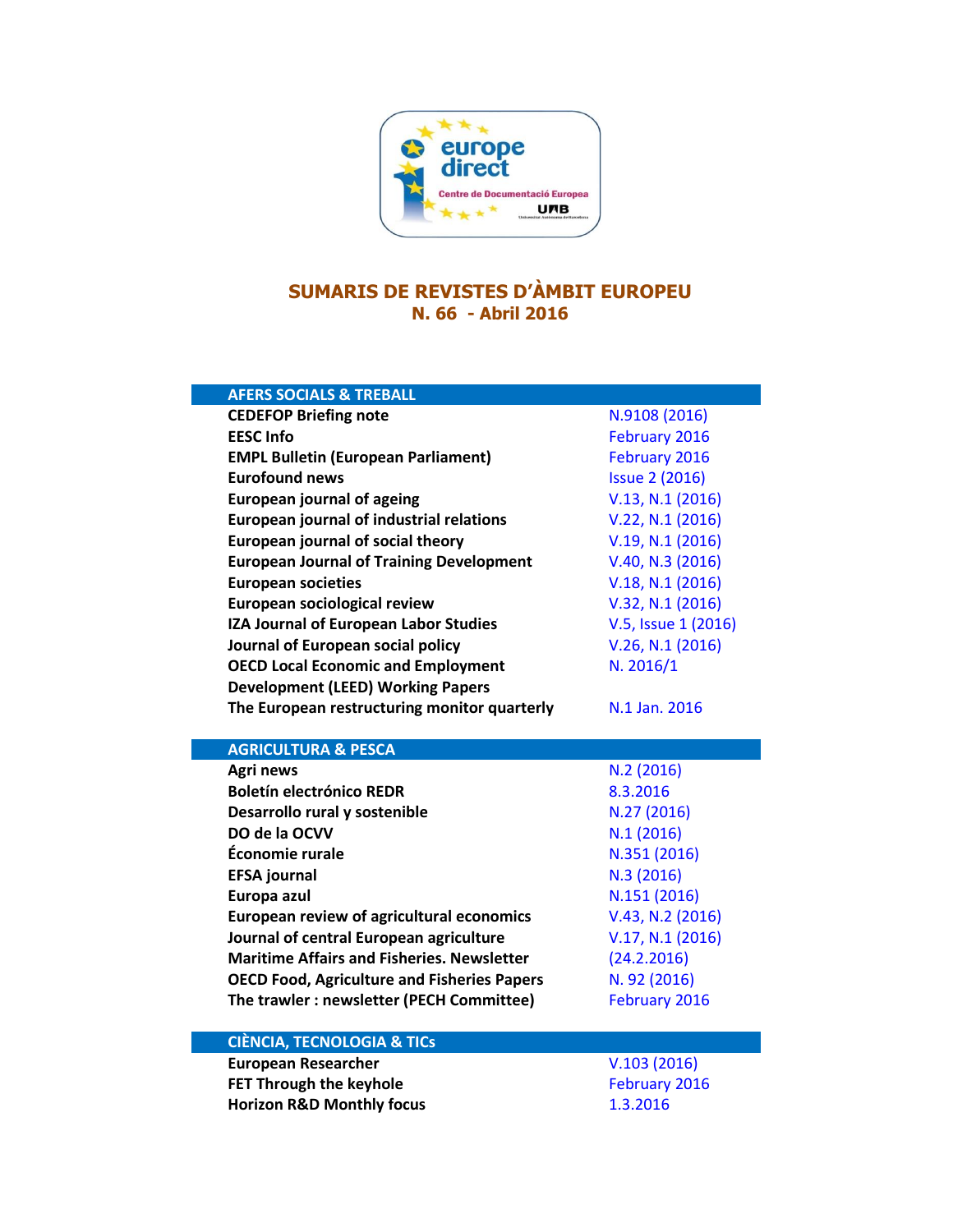| International research update                      | N.63(2016)           |
|----------------------------------------------------|----------------------|
| <b>JRC Newsletter</b>                              | January 2016         |
| Official journal / European Patent Office          | N.2, Feb. 2016       |
| Research*eu results magazine                       | N.49 Feb. 2016       |
|                                                    |                      |
| <b>COOPERACIÓ &amp; AJUDA HUMANITÀRIA</b>          |                      |
| <b>Cooperation and conflict</b>                    | V.51, N.1 (2016)     |
| <b>Development and change</b>                      | V.47, Issue 2 (2016) |
| Development policy review                          | V.34, Issue 2 (2016) |
| <b>European Asylum Support Office</b>              | January 2016         |
| <b>European Journal of International Relations</b> | V.22, N.1 (2016)     |
| Finanzas y desarrollo                              |                      |
| Finanzas y de desarrollo                           | <b>Marzo 2016</b>    |
| Journal of development economics                   | V.121(2016)          |
| Journal of international development               | V.28, N.2 (2016)     |
| <b>OECD Development Co-operation WP</b>            | N. 27 (2016)         |
| <b>Oxford development studies</b>                  | V.44, N.1 (2016)     |
| <b>Review of development economics</b>             | V.20, N.1 (2016)     |
| The European journal of development research       | V.28, N.1 (2016)     |
| The Journal of development studies                 | V.52, N.5 (2016)     |
| <b>World Development</b>                           | V.81(2016)           |

| <b>ECONOMIA, FINANCES, FISCALITAT &amp; COMERÇ INTERNACIONAL</b> |                     |
|------------------------------------------------------------------|---------------------|
| Alternativas económicas                                          | N.34 (2016)         |
| <b>Basic figures on the EU</b>                                   | 1st quarter 2016    |
| <b>BCE - Proyecciones macroeconómicas</b>                        | <b>March (2016)</b> |
| <b>BioRes Bridges Trade</b>                                      | V.10, N.1 (2016)    |
| Boletín económico del BCE                                        | N.1(2016)           |
| <b>Committee on Budgets newsletter</b>                           | <b>March 2016</b>   |
| Cuadernos de información económica                               | N.250 (2016)        |
| <b>Eastern European Economics</b>                                | N.4(2016)           |
| <b>EC Tax review</b>                                             | V.25/1(2016)        |
| <b>ECB - Occasional paper</b>                                    | N.168 (2016)        |
| <b>ECB - Research bulletin</b>                                   | N. 23 (2016)        |
| <b>ECB Working paper</b>                                         | N.1888 (2016)       |
| <b>ECFIN E-news</b>                                              | N.133 (2016)        |
| <b>ECON Online</b>                                               | February 2016       |
| Economía exterior                                                | N. 75 (2016)        |
| Économie politique                                               | N.69 (2016)         |
| <b>EEAG Report on the European Economy</b>                       | 2016                |
| European economic review                                         | V.85(2016)          |
| <b>European economy. Discussion papers</b>                       | N.25 (2016)         |
| <b>European economy. Institutional Papers</b>                    | N.19 (2016)         |
| <b>European journal of law and economics</b>                     | V.41, N.2 (2016)    |
| <b>European journal of political economy</b>                     | V.43(2016)          |
| <b>Eurostatistics</b>                                            | 3-2016              |
| Géoéconomie                                                      | N.78 (2016)         |
| <b>Global Trade and Customs Journal</b>                          | V.11, N.3 (2016)    |
|                                                                  |                     |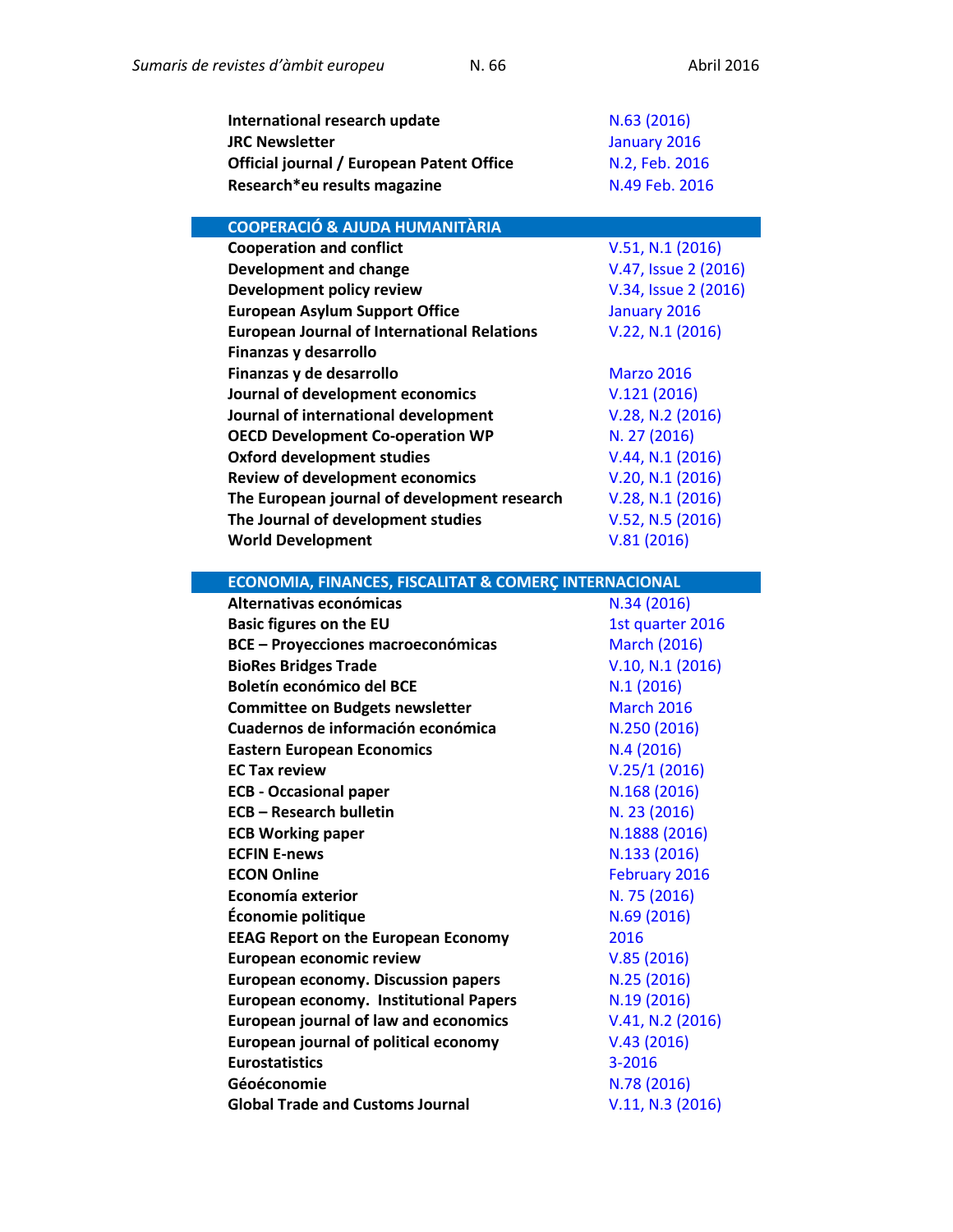| <b>IMCO Newsletter</b>                          | N.68 (2016)         |
|-------------------------------------------------|---------------------|
| <b>INTA newsletter (European Parliament)</b>    | N.64(2016)          |
| <b>Intereconomics</b>                           | V.51, N.1 (2016)    |
| <b>International Tax and Public Finance</b>     | V.23, N.2 (2016)    |
| Journal - Tribunal de Cuentas Europeo           | N.3(2016)           |
| Journal of economic growth                      | V.21, N.1 (2016)    |
| Journal of the European Economic Association    | V.14, N.1 (2016)    |
| Journal of world trade                          | $V.50-1(2016)$      |
| Legal issues of economic integration            | V.43/1(2016)        |
| <b>OECD Economics Department Working Papers</b> | N.1283 (2016)       |
| <b>OECD Taxation Working Papers</b>             | N.24(2016)          |
| <b>OECD Working Papers on Finance</b>           | N. 40, 19.1.2016    |
| <b>Taxation and customs union</b>               | 11.3.2016           |
| TCE. Informes y dictámenes                      | Inf especial 9/2016 |

## **EDUCACIÓ, AUDIOVISUALS, CULTURA & JOVENTUT**

| Área abierta                                        | V. 16, N.1 (2016) |
|-----------------------------------------------------|-------------------|
| <b>CEDEFOP Briefing notes</b>                       | N. 9108 (2016)    |
| <b>CEDEFOP Information series</b>                   | N.4142 (2016)     |
| <b>CEDEFOP Research papers</b>                      | N.53 (2016)       |
| <b>C-News: culturelink newsletter</b>               | N.104 (2016)      |
| eBulletin (European Agency for Special Needs        | February 2016     |
| and Inclusive Education)                            |                   |
| <b>Education &amp; Culture: e-newsletter</b>        | February 2016     |
| <b>European Journal of Communication</b>            | V.31, N.2 (2016)  |
| <b>European Journal of Cultural Studies</b>         | V.19 N.2 (2016)   |
| European journal of special needs education         | V.31, N.2 (2016)  |
| <b>European journal of training and development</b> | V.40, N.3 (2016)  |
| European language gazette, The                      | N.30 (2016)       |
| eZine (ECF)                                         | <b>April 2016</b> |
| Infància a Europa                                   | N.29 (2016)       |
| <b>IRIS: Legal Observations of the EUA</b>          | 2016-3            |
|                                                     |                   |

## **EMPRESA**

| <b>Accounting in Europe</b>                      | V.13, N.1, 2016       |
|--------------------------------------------------|-----------------------|
| <b>Alicante news</b>                             | <b>March 2016</b>     |
| <b>Competition merger brief</b>                  | <b>Issue 1 (2016)</b> |
| <b>Competition policy brief</b>                  | <b>Issue 1 (2016)</b> |
| <b>European business cycle indicators</b>        | N.1st-quarter 2016    |
| European business law review                     | V. 27/1 (2016)        |
| <b>European business review</b>                  | V.28, N.3 (2016)      |
| European company law                             | V.13/2(2016)          |
| European journal of innovation management        | V.19, N.2 (2016)      |
| <b>ITRE Newsletter</b>                           | <b>Issue 5 (2016)</b> |
| Journal of antitrust enforcement                 | V.4, N.1 (2016)       |
| <b>OECD Corporate Governance Working Papers</b>  | N. 19, April 2016     |
| <b>Official journal / European Patent Office</b> | N.3, March 2016       |
| <b>OHIM Official journal</b>                     | <b>March 2016</b>     |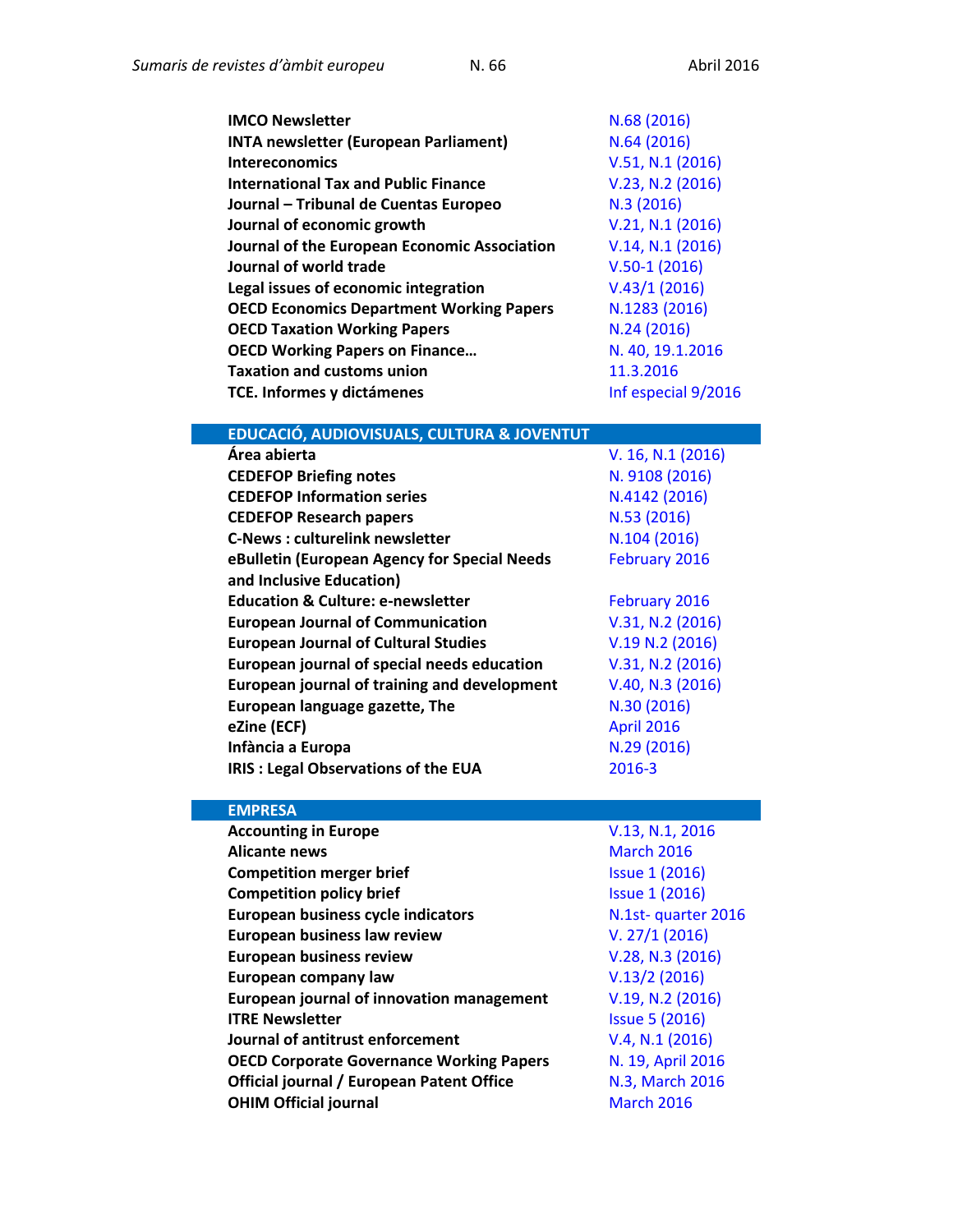**The European business review [Mar./Apr.](http://www.exacteditions.com/browse/20972/21852) 2016** 

| <b>INTEGRACIÓ EUROPEA</b>                                                       |                               |
|---------------------------------------------------------------------------------|-------------------------------|
| <b>Comparative European politics</b>                                            | V.14, N.3 (2016)              |
| <b>Confrontations Europe, La revue</b>                                          | N.112 (2016)                  |
| <b>El Nuevo federalista</b>                                                     | <b>Marzo 2016</b>             |
| <b>European Union Politics</b>                                                  | V.17, N.1 (2016)              |
| <b>Euroscope</b>                                                                | N. 59, Autumn 2015            |
| <b>Interface</b>                                                                | N.102 (2016)                  |
| Journal of common market studies                                                | V.54, N.2 (2016)              |
| Journal of contemporary European research                                       | V.12, N.1 (2016)              |
| Journal of European Public Policy                                               | V.23, Issue 5 (2016)          |
| Legal issues of economic integration                                            | V.43/1(2016)                  |
| <b>Politico</b>                                                                 | N.14 (April 2016)             |
| <b>Review of European Studies</b>                                               | V.8, N.2 (2016)               |
| Revista electronica Cátedra Jean Monnet                                         | N. 1 (2015)                   |
| Revue du marché commun et de l'UE                                               | N.596 (2016)                  |
| RUE. revista universitaria europea                                              | N.24(2016)                    |
| <b>The Federalist Debate</b>                                                    | <b>N.1 March 2016</b>         |
| <b>The Parliament Magazine</b>                                                  | Iss. 431 (2016)               |
|                                                                                 |                               |
| <b>JUSTÍCIA &amp; DRET COMUNITARI</b>                                           |                               |
| AI: rev. sobre derechos humanos                                                 | N.129 (2016)                  |
| Anuario de procesos de paz                                                      | 2016                          |
| Cuadernos de derecho transnacional                                              | V.8, N.1 (2016)               |
| <b>DROI newsletter (European Parliament)</b>                                    | N.25 (2016)                   |
| <b>EDPS Newsletter</b>                                                          | <b>N.47 April 2016</b>        |
| <b>EU Platform of Diversity Charters Newsletter</b>                             | N.3 Feb. 2016                 |
| <b>Eurojust news</b>                                                            |                               |
|                                                                                 | N.14 Jan. 2016                |
| European constitutional law review                                              | V.12, N.1 (2016)              |
| <b>EIGE Newsletter</b>                                                          | N.18 (2016)                   |
| <b>European journal of crime</b>                                                | V.24, N.1 (2016)              |
| European law journal                                                            | V.22, N.1 (2016)              |
| <b>European law review</b>                                                      | N.1(2016)                     |
| <b>European Police Science and Research Bulletin</b>                            | N.13 Winter (2016)            |
| European public law                                                             | V.22, N.1 (2016)              |
| European review of private law                                                  | V.24/1(2016)                  |
| <b>FRA newsletter</b>                                                           | <b>March 2016</b>             |
| Humanity: an international journal                                              | V.7 N.1 (2016)                |
| InDret: revista para el análisis del derecho                                    | N.1(2016)                     |
| <b>JURI report</b>                                                              | <b>Iss.20 March 2016</b>      |
| La Ley Unión Europea                                                            | N.33 (2016)                   |
| Maastricht journal of Europeanlaw<br><b>Newsletter of the Venice Commission</b> | V.23, N.1 (2016)<br>N.1(2016) |

**The International journal of human rights** [V.20, N.4](http://www.tandfonline.com/toc/fjhr20/current) (2016) **Unión Europea Aranzadi N.2 [\(2016\)](https://dialnet.unirioja.es/servlet/revista?codigo=1713)**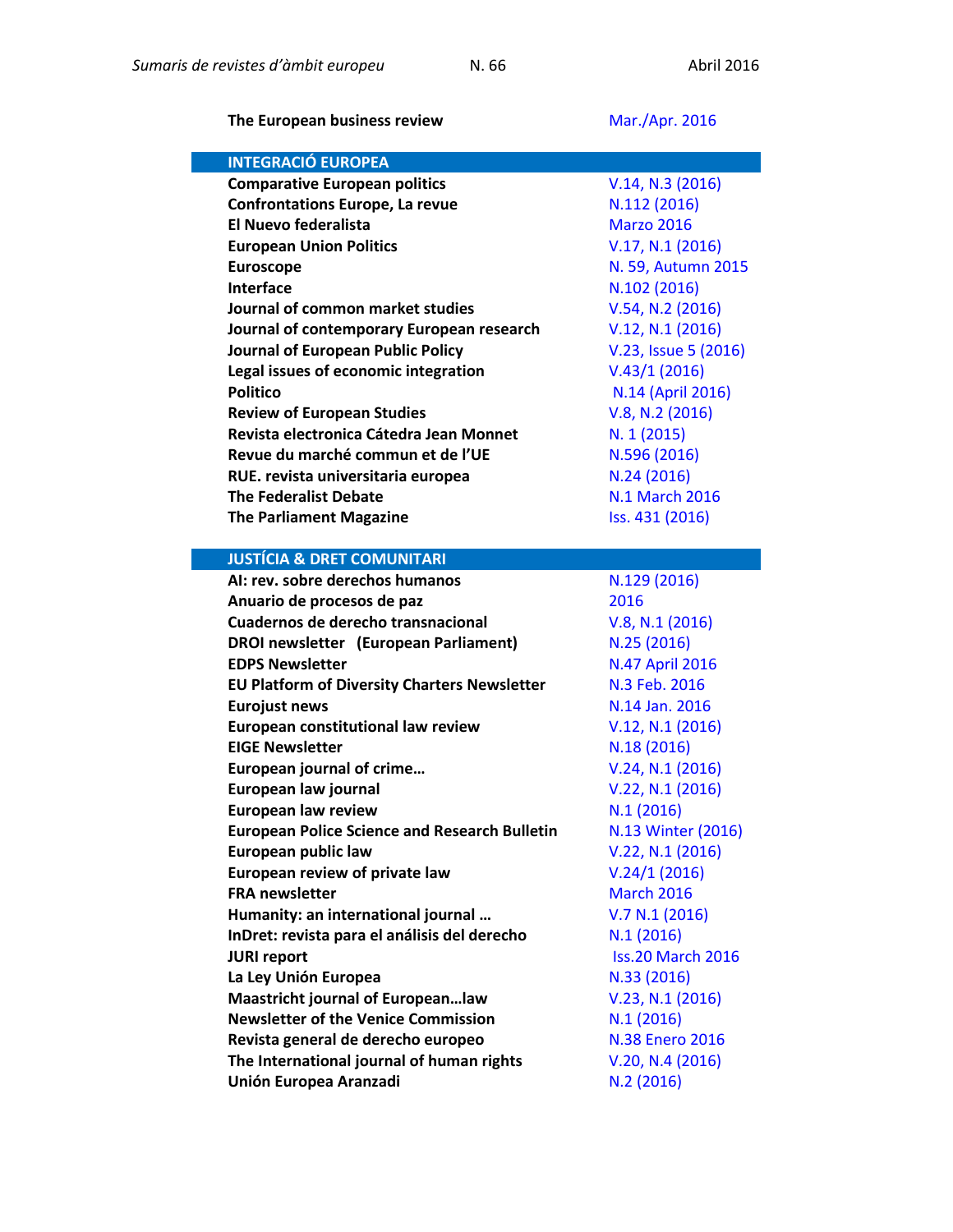| <b>MEDI AMBIENT &amp; ENERGIA</b>                  |                          |
|----------------------------------------------------|--------------------------|
| <b>EcoAP Newsletter</b>                            | (25.2.2016)              |
| <b>Energy in Europe - newsletter</b>               | April 2016               |
| <b>ENVI News (European Parliament)</b>             | <b>Issue 5 (2016)</b>    |
| <b>Environmental policy and governance</b>         | V.26, N.1 (2016)         |
| European energy and env. law review                | V.25/1(2016)             |
| <b>European Energy Journal</b>                     | N.18 (2016)              |
| <b>LIFE newsletter</b>                             | N.3(2016)                |
| Natura 2000 boletín                                | <b>N.39 January 2016</b> |
|                                                    |                          |
| <b>REGIONS &amp; DESENVOLUPAMENT LOCAL</b>         |                          |
| Carta local                                        | N.289 Marzo 2016         |
| <b>Committee of the Regions: eNewsletter</b>       | <b>Marzo 2016</b>        |
| Espaces et sociétés                                | N.164/165 (2016)         |
| <b>European urban and regional studies</b>         | V.23, N.2 (2016)         |
| <b>OECD Regional Development WP</b>                | N. 2016/4                |
| Panorama inforegio                                 | N.56 (2016)              |
| <b>Reginews</b>                                    | <b>N.5 March 2016</b>    |
| <b>Regional and federal studies</b>                | V.26, N.1 (2016)         |
| Regiones y ciudades de Europa                      | N.94 (2016)              |
|                                                    |                          |
| <b>RELACIONS EXTERIORS &amp; SEGURETAT</b>         |                          |
| <b>Afkar ideas</b>                                 | N.49 (2016)              |
| Anuari de processos de pau                         | 2016                     |
| <b>Barómetro del RIE</b>                           | <b>Enero 2016</b>        |
| <b>Boletín/Newsletter Elcano</b>                   | N.189 (2016)             |
| <b>CBRNE-Terrorism newsletter</b>                  | <b>March 2016</b>        |
| Central European journal of international and      | V.10, N.1 (2016)         |
| security studies (CEJISS)<br>Economía exterior     |                          |
|                                                    | N.76 (2016)              |
| <b>Esglobal</b>                                    | <b>Abril 2016</b>        |
| Estudios de política exterior                      | N.170 (2016)             |
| <b>EU Foreign Affairs Journal</b>                  | N.1(2016)                |
| <b>EU Global Strategy Expert Opinion</b>           | N. 50 (April 2016)       |
| <b>EUROMIL news</b>                                | 8.4.2016                 |
| <b>European foreign affairs review</b>             | V.21, N.1 (2016)         |
| <b>European journal of international relations</b> | V.22, N.1 (2016)         |
| <b>European security</b>                           | V.25, N.1 (2016)         |
| Foreign affairs Latinoamérica (FAL)<br>Géoéconomie | N.2(2016)<br>N.78 (2016) |
| Informe semanal Política Exterior                  |                          |
| <b>Informes Elcano</b>                             | 981 (2016)               |
|                                                    | N.20 (2016)              |
| <b>ISS Alerts</b>                                  | N.15 (2016)              |
| <b>ISS Brief</b>                                   | N.13 (2016)              |
| <b>ISS Chaillot Papers</b>                         | N.137 (2016)             |
| <b>ISS Reports</b>                                 | N.26 (2016)              |
| <b>JANUS.NET</b>                                   | V.6, N.2 (2016)          |
| <b>Notes internacionals</b>                        | N.145 (2016)             |